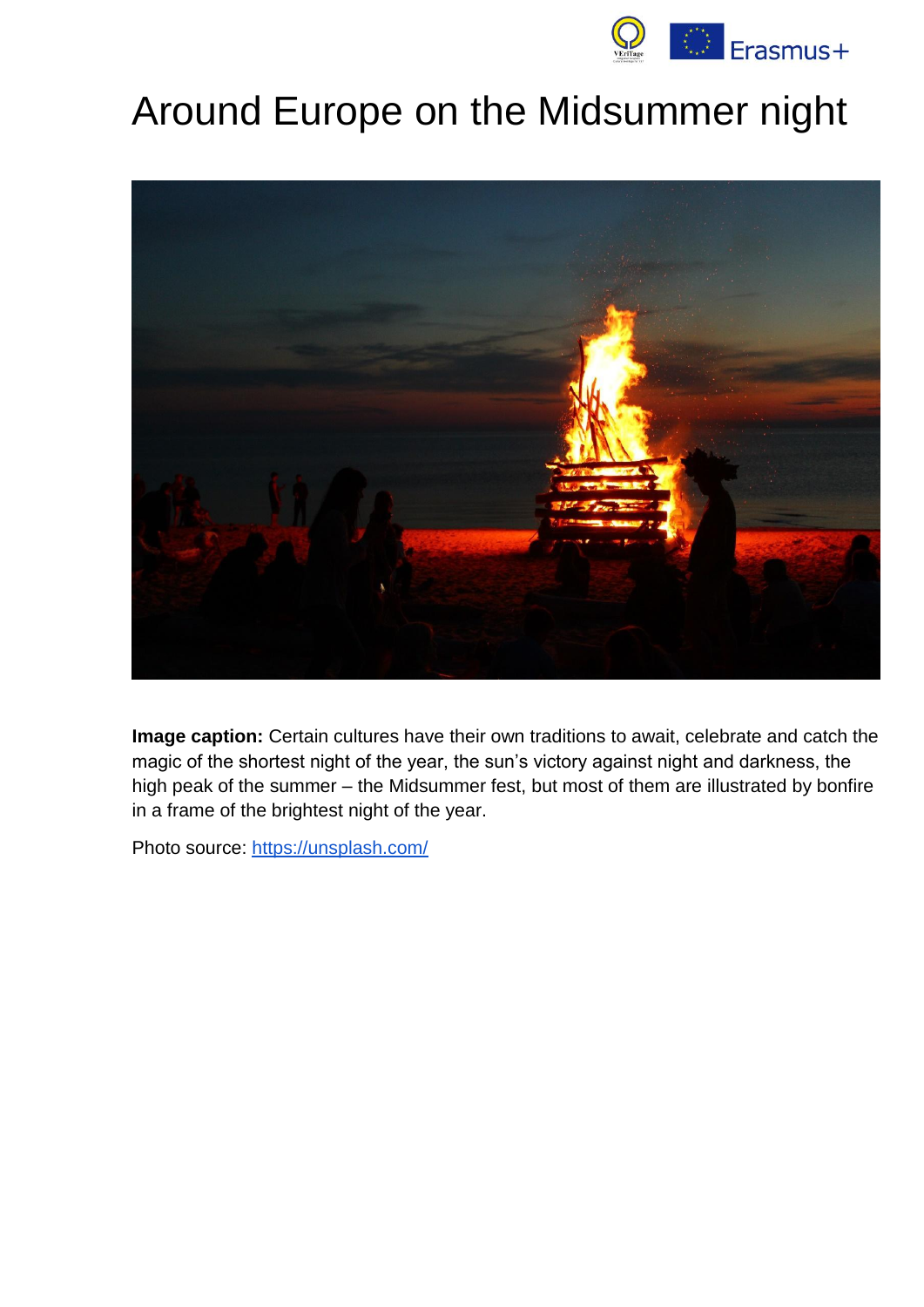

# CONTENT

| <b>General overview</b>                                 | 3              |
|---------------------------------------------------------|----------------|
| Get ready for the Midsummer festival. Activity overview | $\overline{4}$ |
| 1st activity "Country to celebrate Midsummer"           | 6              |
| 2nd activity "Interesting ad"                           | 10             |
| 3rd activity "Safety measures during the festivals"     | 13             |
| <b>Resources</b>                                        | 15             |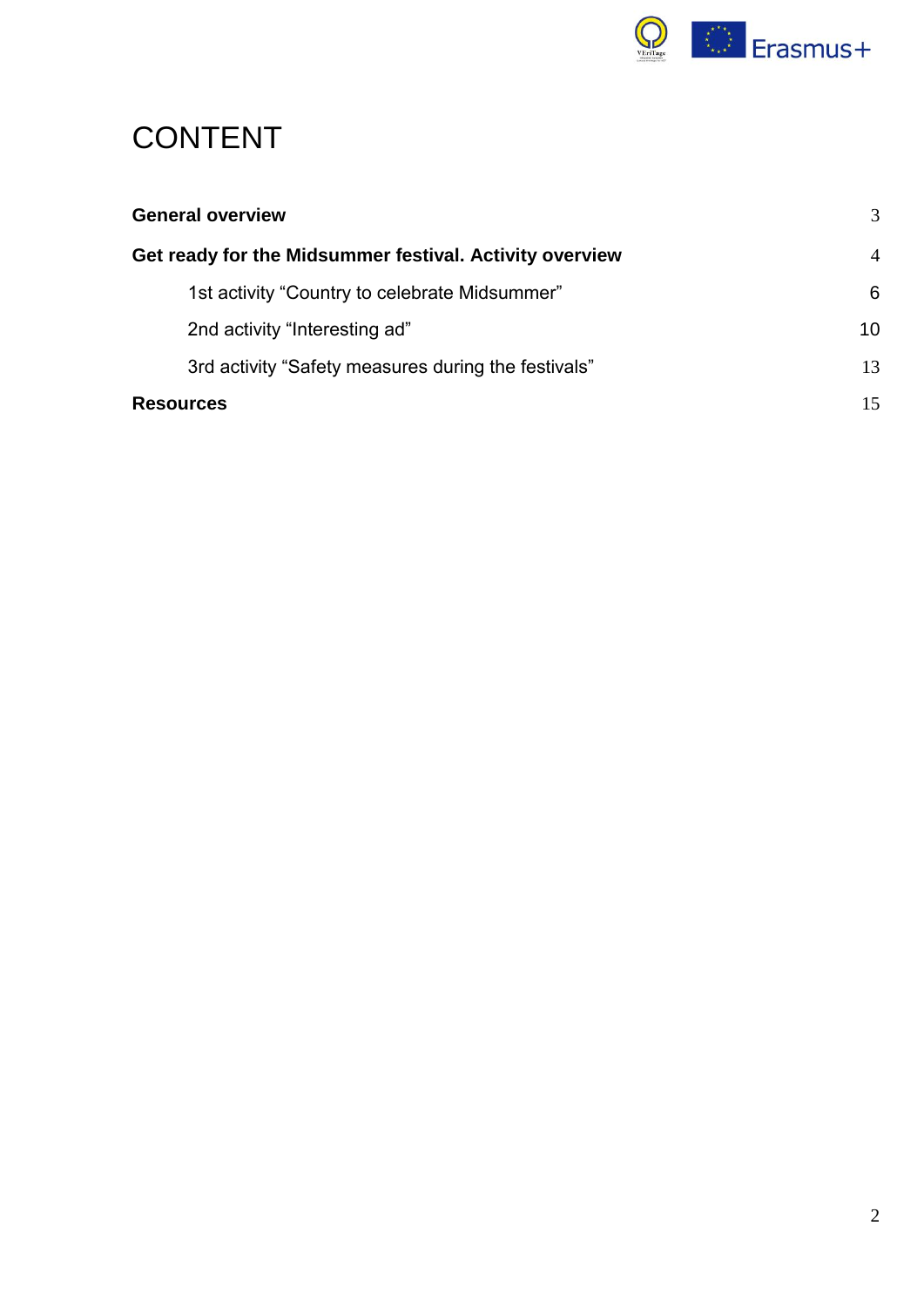

# <span id="page-2-0"></span>General overview

This exercise aims to survey one of the most known summer holidays in Europe and all around the world – The Midsummer, St. John's Day, Ligo, festival of the Dew – the roots of this festival traditions in different countries, its transformation during the years and festival practices in our days.

This celebration is one of the oldest in human history, and practiced in nations throughout the world. The origins of the fest reaches stone age, when people worshiped natural phenomena, influencing their lives, also called in pagan times – sun, thunder, plants and ect. The people noticed that on the second part of June the sun changes its direction of movement and the days begin to shorten. Depending on location, the summer solstice refers to the time of the year when the day is longest in the northern hemisphere. During this time, the axis of the Earth is tilted to its maximum towards the sun.

It was believed that during the summer solstice, plants had great powers of healing. On the eve of this day, herbs were picked and bonfires were lit to ward off the evil spirits, which were believed to roam around freely when the sun was turning towards the southern hemisphere. Some also celebrated the festival with the hope of getting a good harvest in autumn.

During the years also the similar winter holiday – Christmas, has been incorporated into the Christian religious calendar as "St. John's Day" and reached current times. While the actual date of the summer solstice falls on June 20 or 21, the fest is commonly held on June 24. The reason for the difference likely resides in the fact that the old [Julian calendar](https://www.britannica.com/science/Julian-calendar) marked the summer solstice on June 24.

Nowadays this celebration is an official public holiday in the countries of Estonia, Finland, Latvia, Lithuania, and Sweden as well as the province of Quebec in Canada. However, many strong traditions exist across the world for the June Midsummer's Day, regardless of holiday status.

The most common tradition across most parts of the world is the tradition of bonfire. Typical customs may include the gathering of the perennial herb St. John's Wort for medicinal, religious, or spiritual use. The collection of flowers for floral wreaths is popular. The wreaths are dried and hung in the house all year until the next St. John's Day. Nowadays, some of the traditions of this fest are kept only by enthusiasts of the ancient history, some of them today got modern forms.

In Estonia, for example, the lighting of the bonfire and jumping over it is still an important tradition, done to bring prosperity and luck as well as protect the home. In Turin, Italy, people from surrounding areas come to dance around a bonfire placed by the Cult of St. John in the city square for two days. In Denmark, a special Midsummer hymn called "We Love Our Country" is traditionally sung around the bonfire. In the town of Kuldīga (Latvia), crowd people participate in a naked jog through the town at 3 a.m., taking them over the Venta River. In Norway and Sweden, the practice of having both fake and real marriages occurs.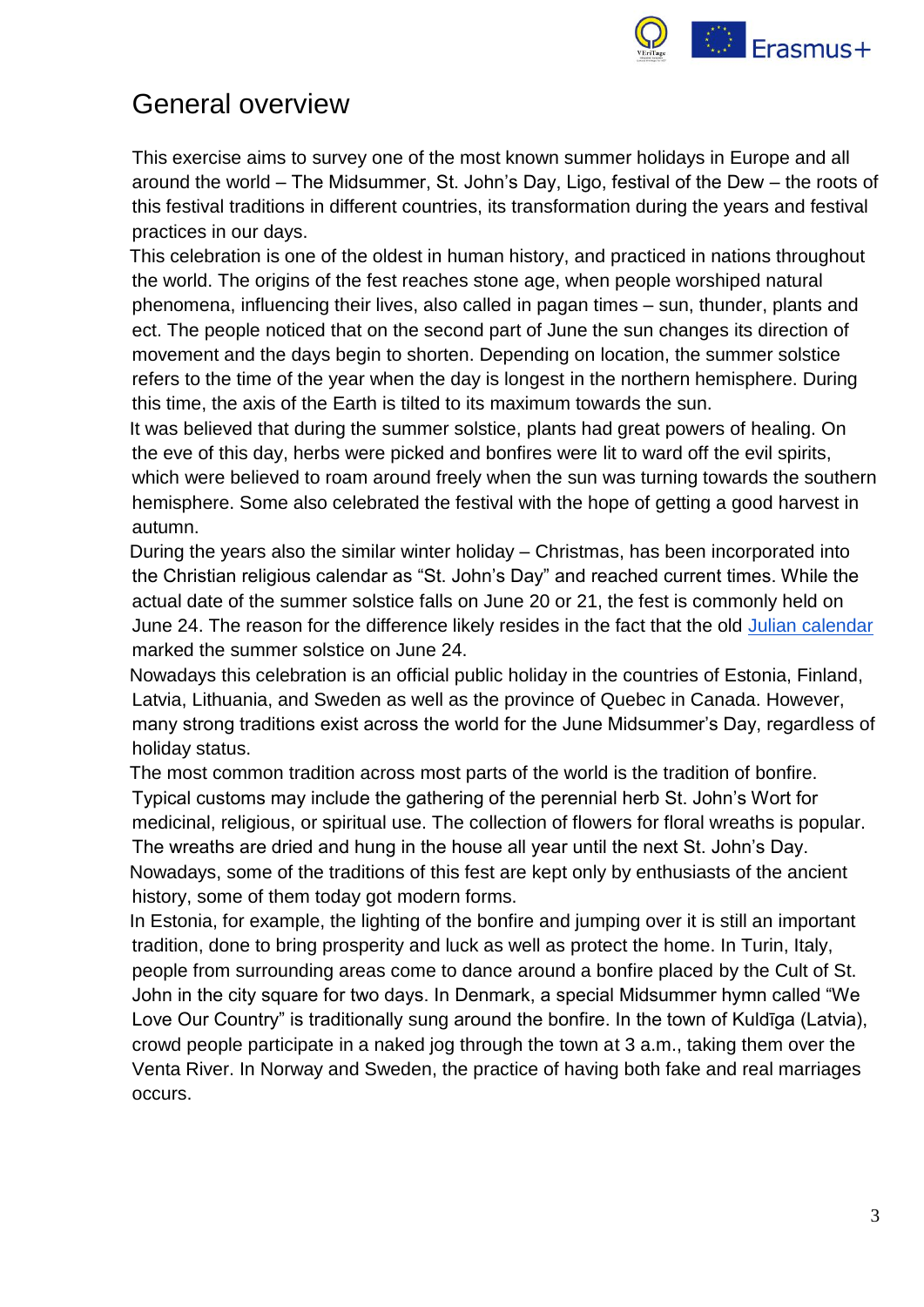

# <span id="page-3-0"></span>Get ready for the Midsummer festival. Activity overview

The activities planned in this exercise invite students to reveal their talent by expressing themselves by images and scenes. During this exercise, students will have a chance to get acquainted with the [UNESCO intangible cultural heritage list](https://ich.unesco.org/en/lists) and find the importance of the individual role to ensure its continuity from the past to the future. To encourage students to take over the values of these cultural practices by using various forms of selfexpression during this exercise, they will be involved in the activities, which offer to combine and deepen knowledge and also develop skills of the different areas – marketing, client service, and ICT. The 3 activities of this exercise are presented as a consistent story, which, according to the training needs of class and content of the subject can be implemented separately.

By understanding how each of us sees intangible heritage, what common points can be found when talking about intangible heritage, they will be able to present intangible heritage more appropriately and qualitatively to guests from abroad and at the same time learn to be proud of it, learn the ways to ensure its continuity. Creation of a promotional video company – teaser campaign that they believe could encourage tourists to come and get acquainted deeper about one of these intangible cultural practices in their country will demand creativity, smart use of the ICT, video and audio resources, effective management of the human resources of the group. During the task inviting students to present their region and its intangible heritage treasures in a letter to potential tourists, they will be able to develop their skills of written communication and at the same time deepen their knowledge about the purposive and effective social media use.

What can be attractive for the foreign tourists to choose your country as a destination? What makes us unique and at the same time attractive for citizens of other countries who do not understand the language but can understand something by watching the video? The questions should be raised and discussed during this exercise implementation, within this exercise.

The last activity of the exercise invites the class to discuss the safety of the festivals - how to ensure a breathtaking spectacle and at the same ensure the safety of its participants? By completing the tasks in the third part of the exercise, students will improve their knowledge of the organization of safety and health measures.

#### **General objectives:**

- To promote the awareness of the traditions of the festivals
- To foster get to know cultural traditions of European countries
- To find the connections between different cultures
- To identify historical transformation of the old traditions
- To foster concern for the security of the others and the environment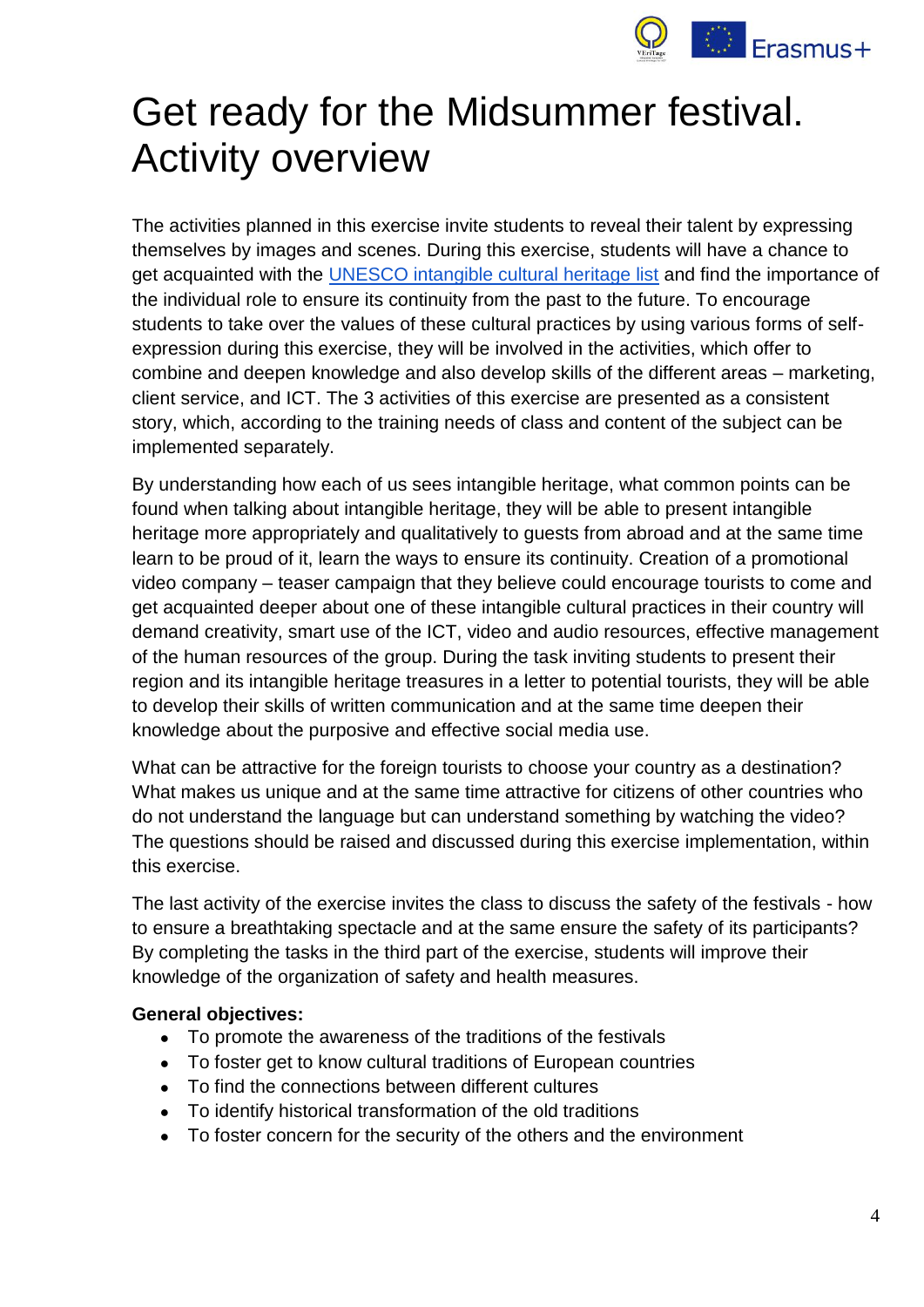

The activity can be applied for the VET students of various programmes during the subject related to #(inter)national traditions,#foreign languages, #marketing, #ICT, #safety at work.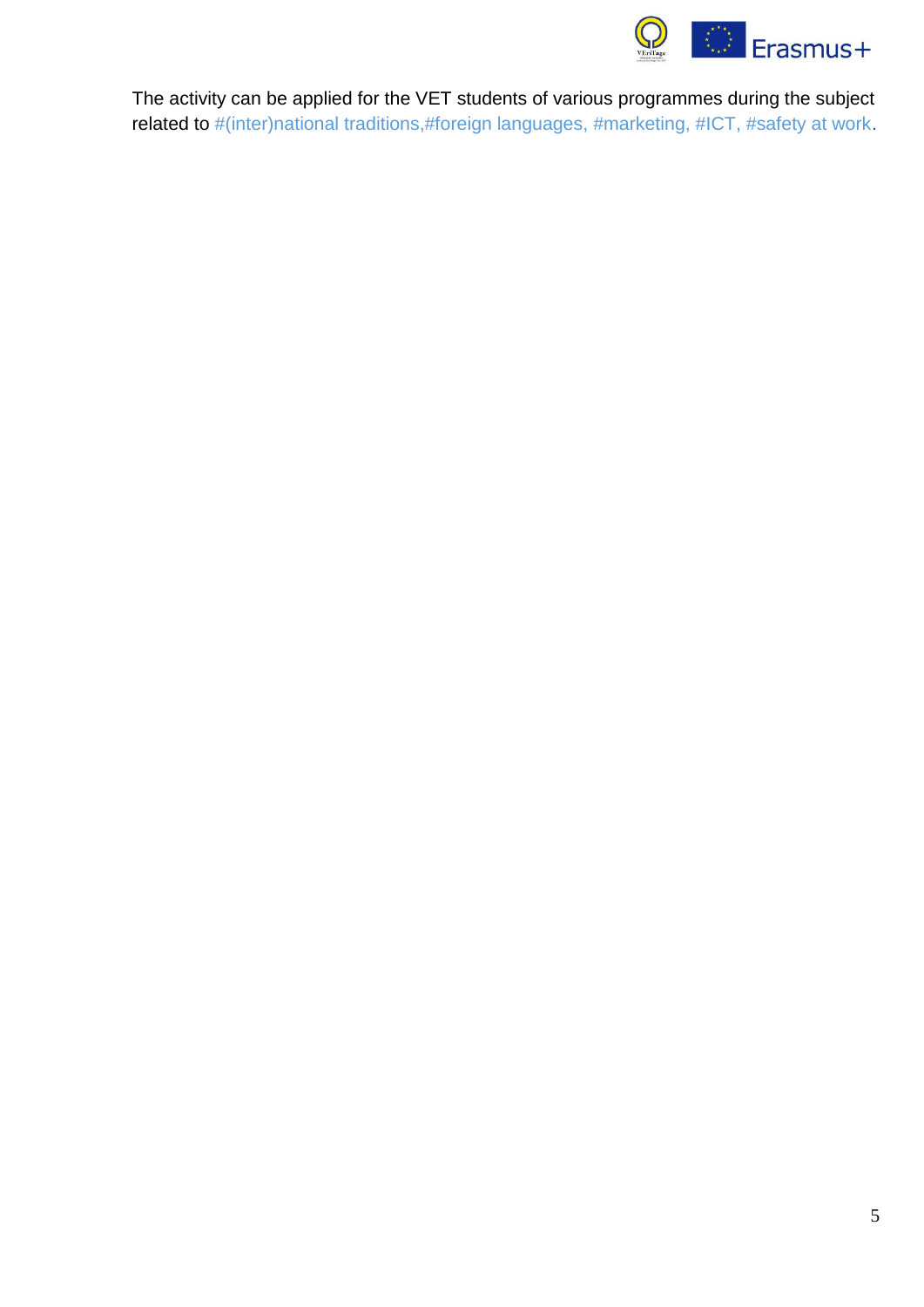

# **Descriptive activity sheet**

## <span id="page-5-0"></span>**1st activity "Country to celebrate Midsummer"**

**Resources for the activity implementation.** Internet, computer, projector, white board

Activity starts by introducing the situation, the students have to empathize with:

*"You are a team member of the hotel staff. You all together got a task to create an add inviting the international tourists to visit your country for this festival (if the exercise will be implemented in the country, which does not have a special traditions of this celebration it is recommended to "transfer" to one of the countries that celebrates it)."*

To reach higher students' engagement with the situation described above, we recommend to start with analysis of the current situation - what are the country's competitors, what are their differences and similarities. Divide the class into the groups and invite them to surf in the internet to find this info:

- the main countries of Europe (5 at least) that celebrates Midsummer festival;
- the name of the fest;
- $\bullet$  the keywords (at least 10) that represent the festival in the country;
- the main traditions of the fest.

#### **Result of the activity.**

Each group of the students have to discuss, agree and present their findings by each point of this task orally.

#### **Recommendations for the teacher:**

- The learners, working in the group, have to find required info, check the reliability of the digital source (for example, visit few similar sources), summarize it and present to classmates orally. In order to verify the reliability of the information presented, you can give an additional task to provide information about the sources used in the search.
- Define the length appointed for the information search according to the students pre-entry level.
- Decide on the language of the presentation in line with the learning subject and lesson goals defined.
- According to the available time it is also reasonable to decide how the students will illustrate their findings - (e-)poster, PowerPoint presentation or other available tool.
- Lead the group work to involve as many different countries as possible to ensure that the students will share different available information during the presentation stage.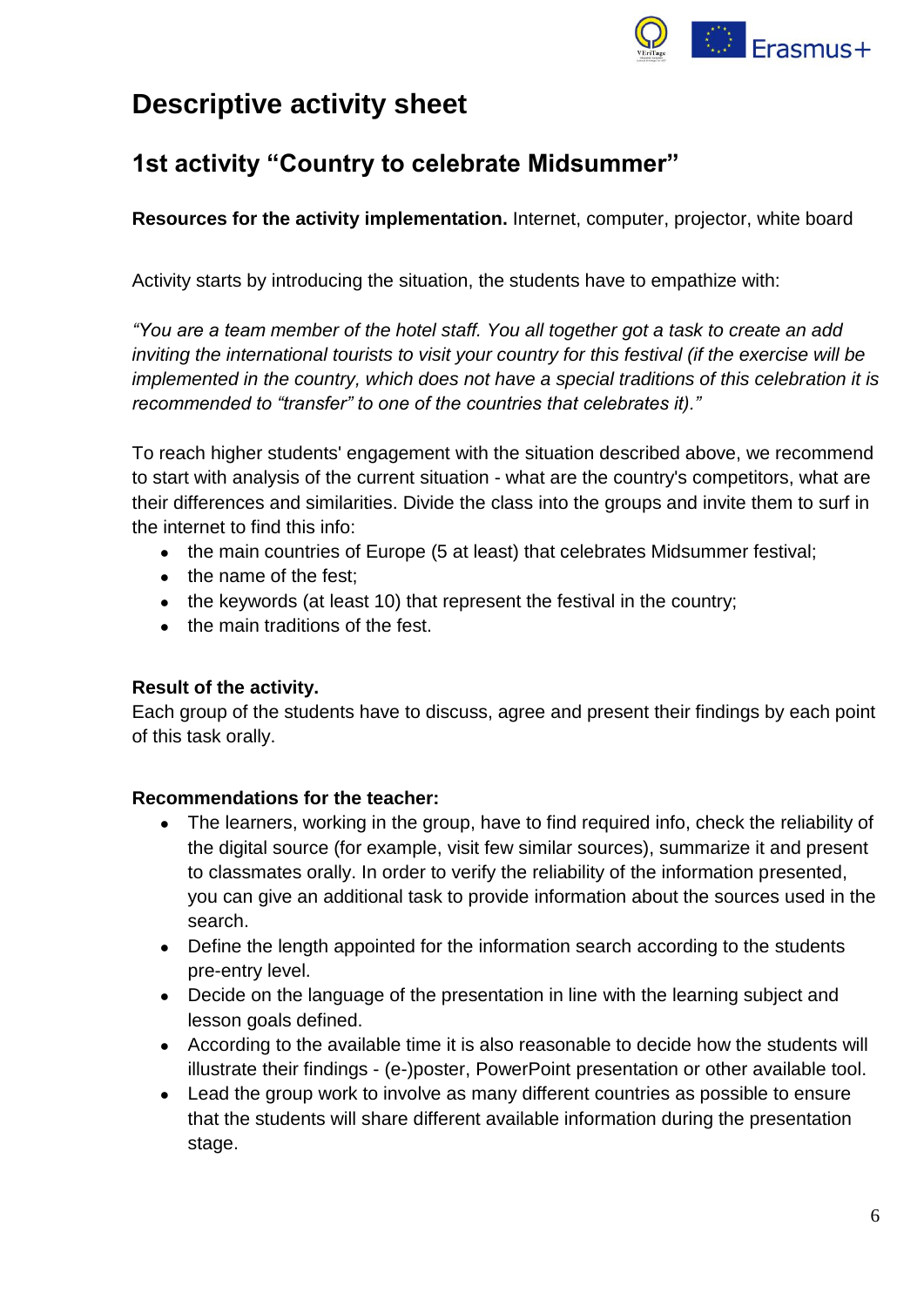

To summarize the research of the students we recommend to organize group discussion and find answers to these questions:

- What are the differences between the countries:
- What are the similarities between the countries;
- What are the traditions, that came from the past and still are the part of the present festival;
- What is the uniqueness of celebrating this festival in Your country?

To increase the focus on developing students' marketing knowledge or foreign language listening / speaking skills, the following activity can be added:

Teacher should present the below proposed 4 video records, representing different celebration traditions (and its presentation manners) of the Midsummer festival. After it, the teacher should encourage the class discussion "Presentation of the country in the light of the fest it". Discussion should also include the possible [target audience](https://dictionary.cambridge.org/dictionary/english/target-audience) of the video.

- Festival of Saint John in Porto (Portugal) <https://www.youtube.com/watch?v=VWipmq63uFQ>
- Midsummer festival in Sweden: <https://www.youtube.com/watch?v=i7E6WcpwSPQ>
- Festival of the Dew in Kernavė (Lithuania) [https://www.youtube.com/watch?v=nLtKc7ihA\\_o](https://www.youtube.com/watch?v=nLtKc7ihA_o)
- Summer solstice at Stonehenge (UK) <https://www.youtube.com/watch?v=6kAL5WjvRiQ>

This activity 1 should help students to broaden their knowledge of local, national, regional, European and global cultures expression through traditional celebrations also develop these [key competences:](https://eur-lex.europa.eu/legal-content/EN/TXT/?uri=uriserv:OJ.C_.2018.189.01.0001.01.ENG)

#### **Literacy competence/ Multilingual competence, by developing their skills:**

- to identify, understand, interpret facts and opinions in written and oral form;
- to use visual and digital materials across disciplines and contexts, in a national and foreign language, by integrating a historical dimension and existing intercultural competences;
- to formulate and express findings and arguments in a convincing way appropriate to the context. It encompasses critical thinking and ability to assess and work with information;
- to understand and use language in a positive and socially responsible manner.

#### **Digital competence, by developing their skills:**

- to take a critical approach to the validity, reliability and impact of information and data made available by digital means;
- to use digital technologies to support them towards goals set.

#### **Personal, social and learning to learn competence by developing their skills:**

● to work with others in a constructive way;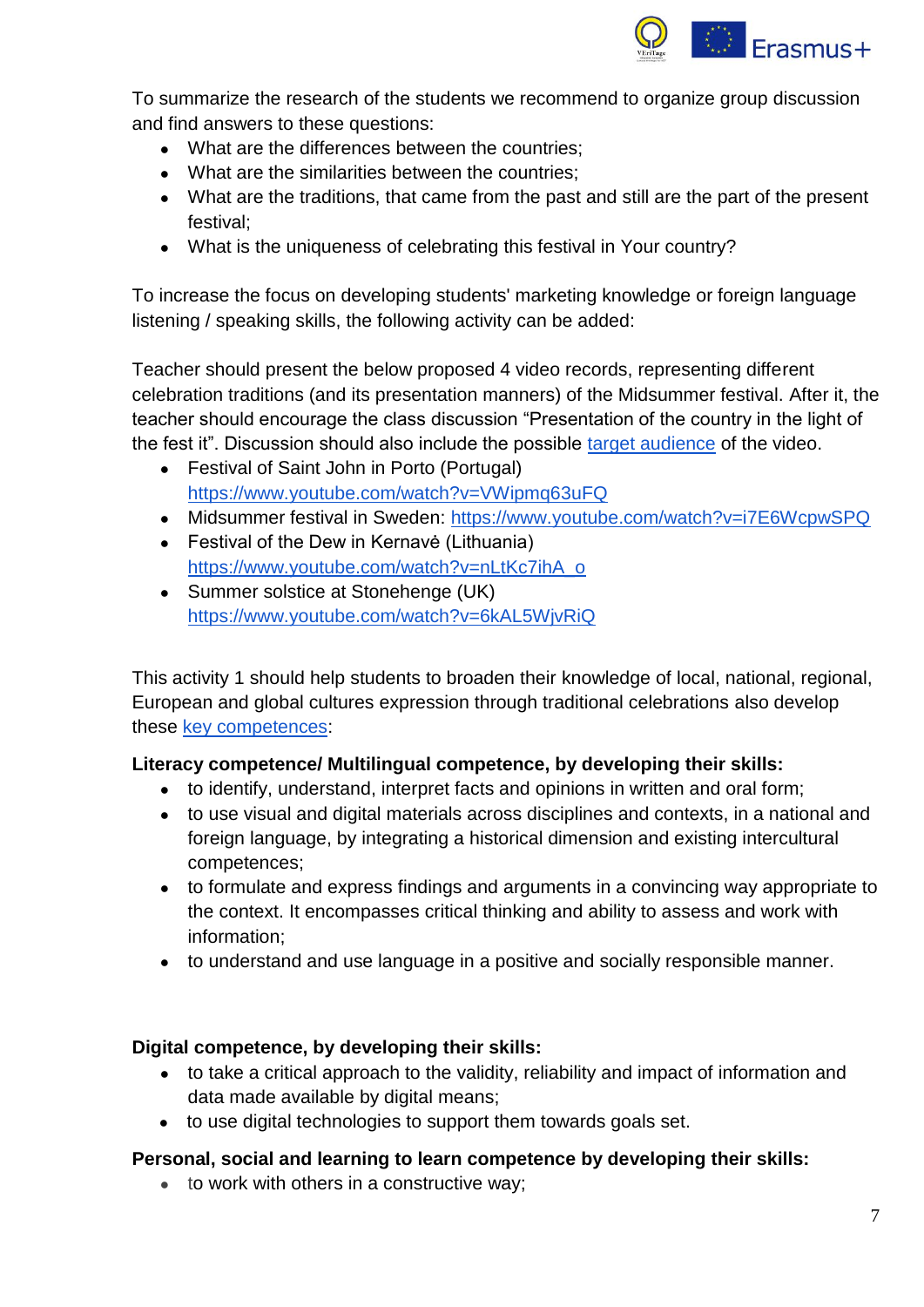

● to focus, deal with complexity, critically reflect and make decisions.

#### **Cultural awareness and expression competence by developing their skills:**

- to understand the different ways of communicating ideas to the audience within video form;
- to understanding identity and cultural heritage within a world of cultural diversity;
- to explore different cultures and participate in different cultural experiences.

#### **The evaluation of the activities of this stage:**

Based on the tasks of this activity, we suggest a number of assessment criteria that may be applicable during this stage.

1. Assessment in relation to the requirements of the particular subject (Marketing subject: proper application of the marketing knowledge available (required) during the assignment. Foreign language subject: ability to present the results using the available (required) foreign language knowledge).

2. The whole task can be evaluated in the frame of group workflow – are the students involved in the activity, do they understand the task and can present their findings during it. The main criteria of such task evaluation should be presented to the class:

- scope of the analysis;
- identification of required info;
- quality of structured presentation;
- ability to work in group, organize and present the group work findings;
- creativity in the presentation of findings;
- ability to express their opinion, knowledge and perceptions in a respective way.

3. Use / refinement of skills attributed to specific key competences areas during this exercise also ability to apply the pre- and gained knowledge of different subjects.

#### **Recommended evaluation of the skills related to the literacy competence/ multilingual competence:**

- the presented findings are in line with the provided task;
- different sources used to collect information in the mother tongue and in foreign languages;
- the all required info is presented/ students are able to motivate reasonably why some info is missing in the presentation;
- the provided info is essential, clear, valid and systemized;
- the path of the narrative is clear, catching the attention of the audience.

#### **Recommended evaluation of the skills related to the digital competence:**

- ability to use search engines;
- critical approach to the validity and reliability of information;
- creativity to use the digital technologies to present the findings.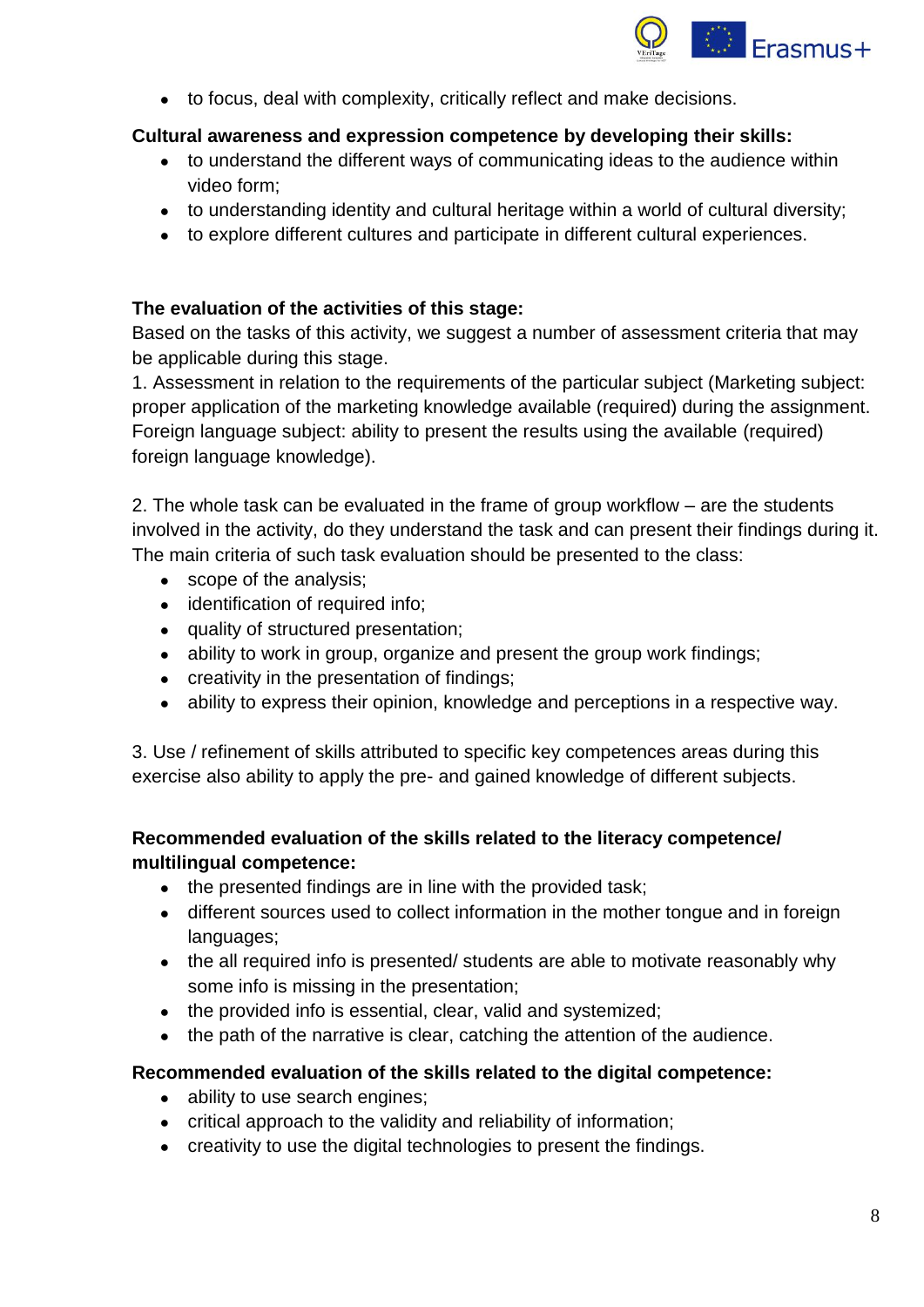

#### **Recommended evaluation of the skills related to the personal, social and learning to learn competence:**

- individual involvement in group work;
- ability to communicate constructively, collaborate and negotiate (groups and class debates stage);
- tolerance, expressing and understanding different viewpoints.

#### **Recommended evaluation of the skills related to the cultural awareness and expression competence**

- ability to reflect constructively about the provided video;
- ability to compare forms and ideas expressed in the video clips;
- ability to use information obtained in previous stages of the activity during the debates.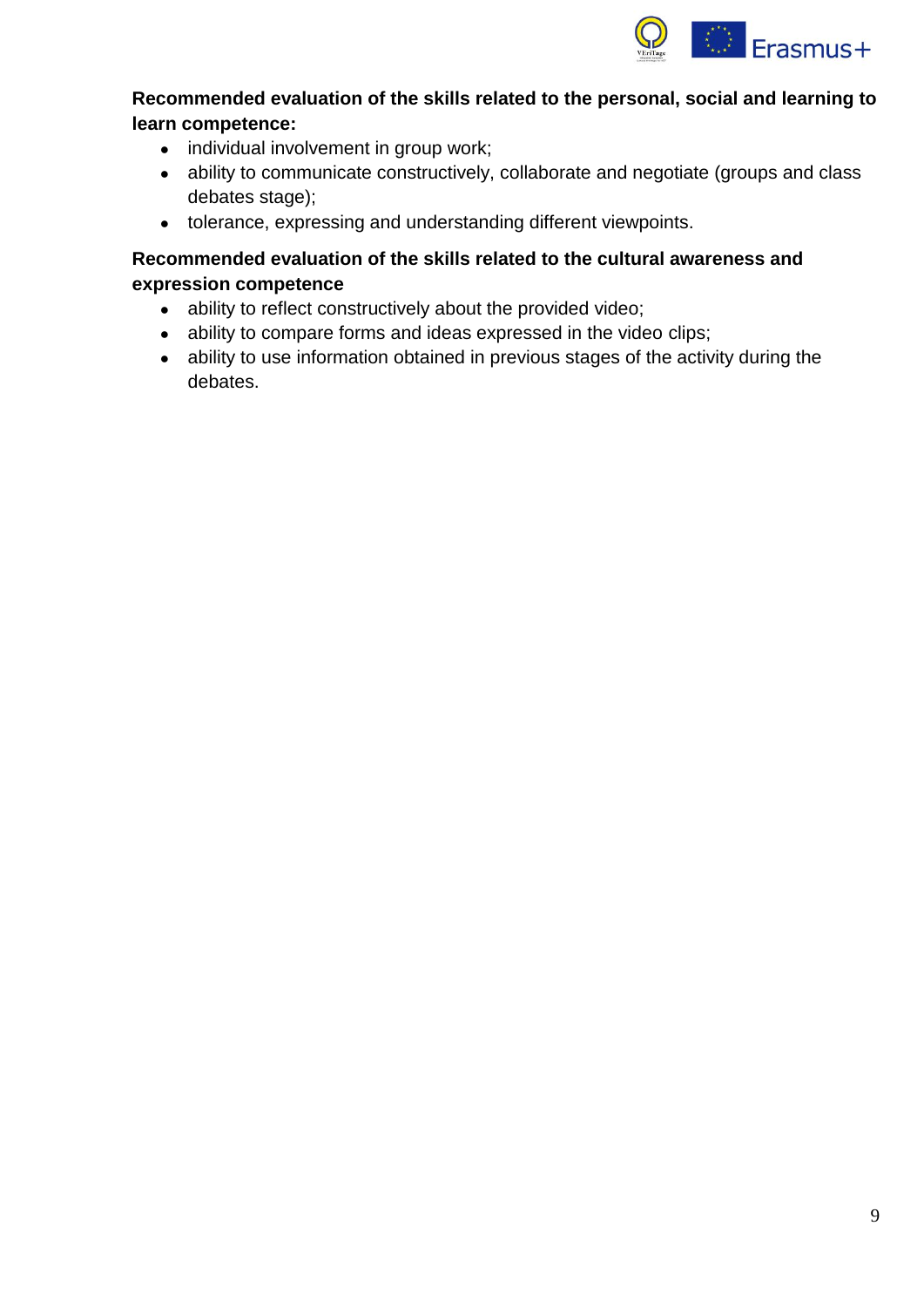

### <span id="page-9-0"></span>**2nd activity "Interesting ad"**

**Resources for the activity implementation.** Computer, projector, notebook, programs (Canva, MS Publisher, MS Power Point or similar), big sheets (A3 and bigger) of paper and markers of different colours.

To follow the task teacher introduces the class the second stage of the exercise:

Based on the information summarized above and the situation presented below, prepare a targeted advertising which would represent the midsummer festival in your country. Use available resources listed above, also provided in the resources section.

*John, 25 years ICT specialist, lives in the UK together with his girlfriend Sue. They love to spend time with their friends, read the historical books, travel and meet new cultures. They are also beginners of the travel blog. This year John got a short vacation for June and decided to travel abroad and celebrate his name-day. What would catch his eye?*

#### **Recommendations for the teacher:**

- Depending on the group pre-knowledge (also on available time) necessary for this task You can leave the free choice to the students to decide the portrait of the target customer they are addressing the ad.
- To understand the task better, offer the students to visualize in detail the customer (age, family and/or marital status, status, interests, life style, habits, buying habits, and ect.) by creating the collage of his profile (use the magazine clippings, glue stick and white paper).
- Ask the students to prepare a short motivation explanation on their choice (colors, symbols, key words).
- Agree on the form of the add (visual ad, video ad, ppt. presentation and ect.)

This activity should help students to develop their marketing knowledge in the light of local, national, regional, European and global cultures and expressions related to Midsummer festival also develop these [key competences:](https://eur-lex.europa.eu/legal-content/EN/TXT/?uri=uriserv:OJ.C_.2018.189.01.0001.01.ENG)

#### **Literacy competence/ Multilingual competence, by developing their skills:**

- to identify, understand, express, create, and interpret concepts, feelings, facts and opinions in both oral and written forms, using visual, sound/audio and digital materials across disciplines and contexts;
- to communicate and connect effectively with others, in an appropriate and creative way;
- use native and foreign languages appropriately and effectively for communication.

#### **Digital competence, by developing their skills:**

- to create digital content;
- to use digital tools for commercial goals;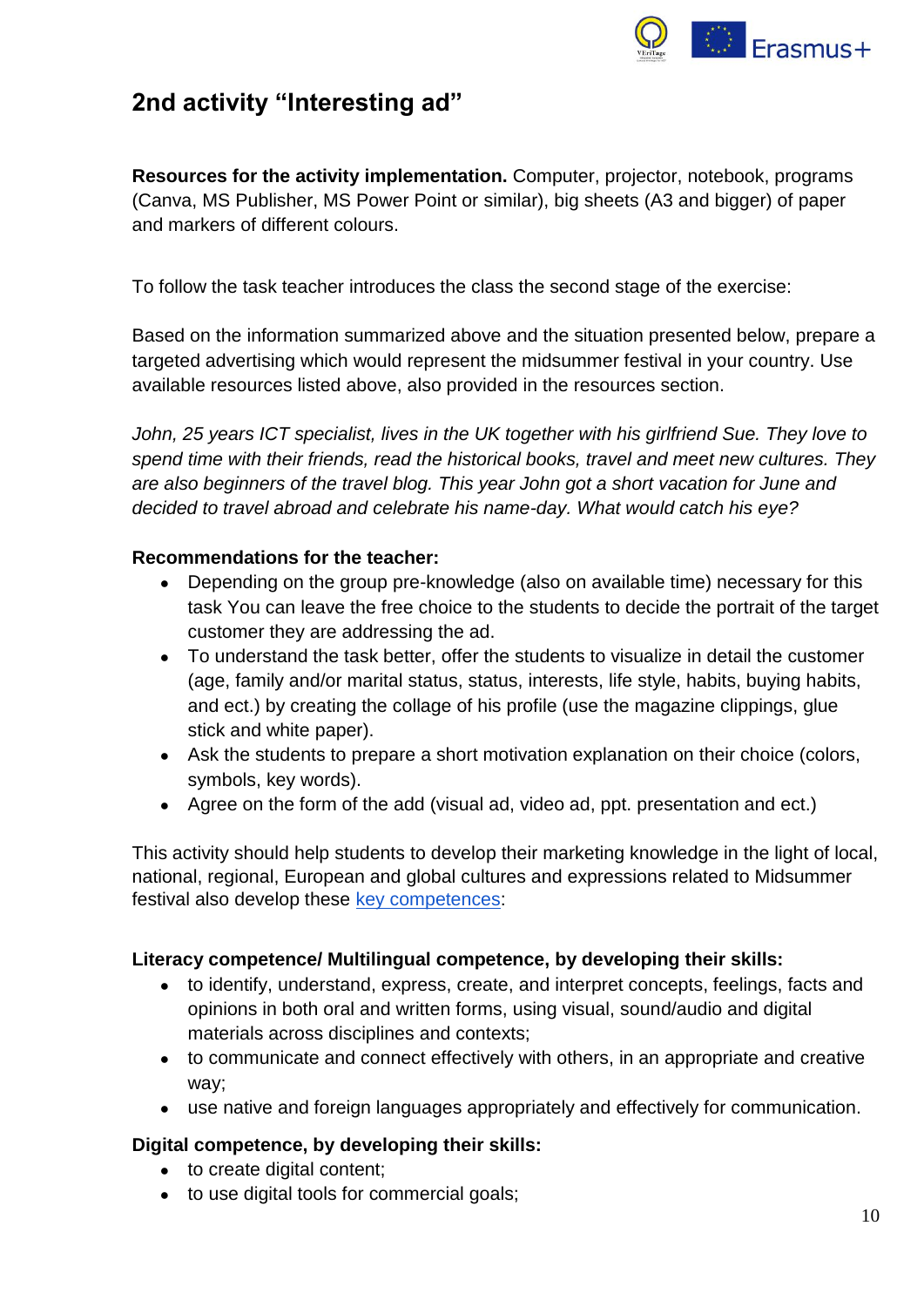

● to identify and solve intellectual property related questions.

#### **Personal, social and learning to learn competence, by developing their skills:**

- to manage time and information effectively;
- to identify individual/group capacities, focus, deal with complexity, critically reflect and make decisions;
- to collaborate in a team and negotiate (showing tolerance, expressing and understanding different viewpoints).

#### **Entrepreneurship competence, by developing their skills**

- to turn the ideas into action for professional activities;
- to work both as an individual and collaboratively in teams, to mobilize resources (people and things) and to sustain activity;
- sense of initiative and agency, pro-activity, being forward-looking, courage and perseverance in achieving objectives.

#### **Cultural awareness and expression competence, by developing their:**

- knowledge of local, national, regional, European and global cultures and expressions, including their languages, heritage and traditions, and cultural products, and an understanding of how these expressions can influence each other as well as the ideas of the individual;
- ability to identify and realise opportunities for commercial value through the different cultural forms.

#### **The evaluation of the activities of this stage:**

Based on the tasks of this activity, we suggest a number of assessment criteria that may be applicable during this stage.

1. Assessment in relation to the requirements of the particular subject (Marketing subject: delivery of formulate ad message. Literacy: clear and consistent presentation of the result.)

2. The whole task could be evaluated in the frame of group workflow – are the students involved in the activity, do they understand the task and can express themselves during it. The main criteria of such task evaluation should be presented to the class:

- $\bullet$  incorporation of the information gained during the Activity 1;
- creativity to visualize/present the idea;
- engaging content of the created product;
- ability to reflect on the situation (link and use the knowledge of different subjects with the task).

3. Use / refinement of skills attributed to specific key competences areas during this exercise also ability to apply the pre- and gained knowledge of different subjects: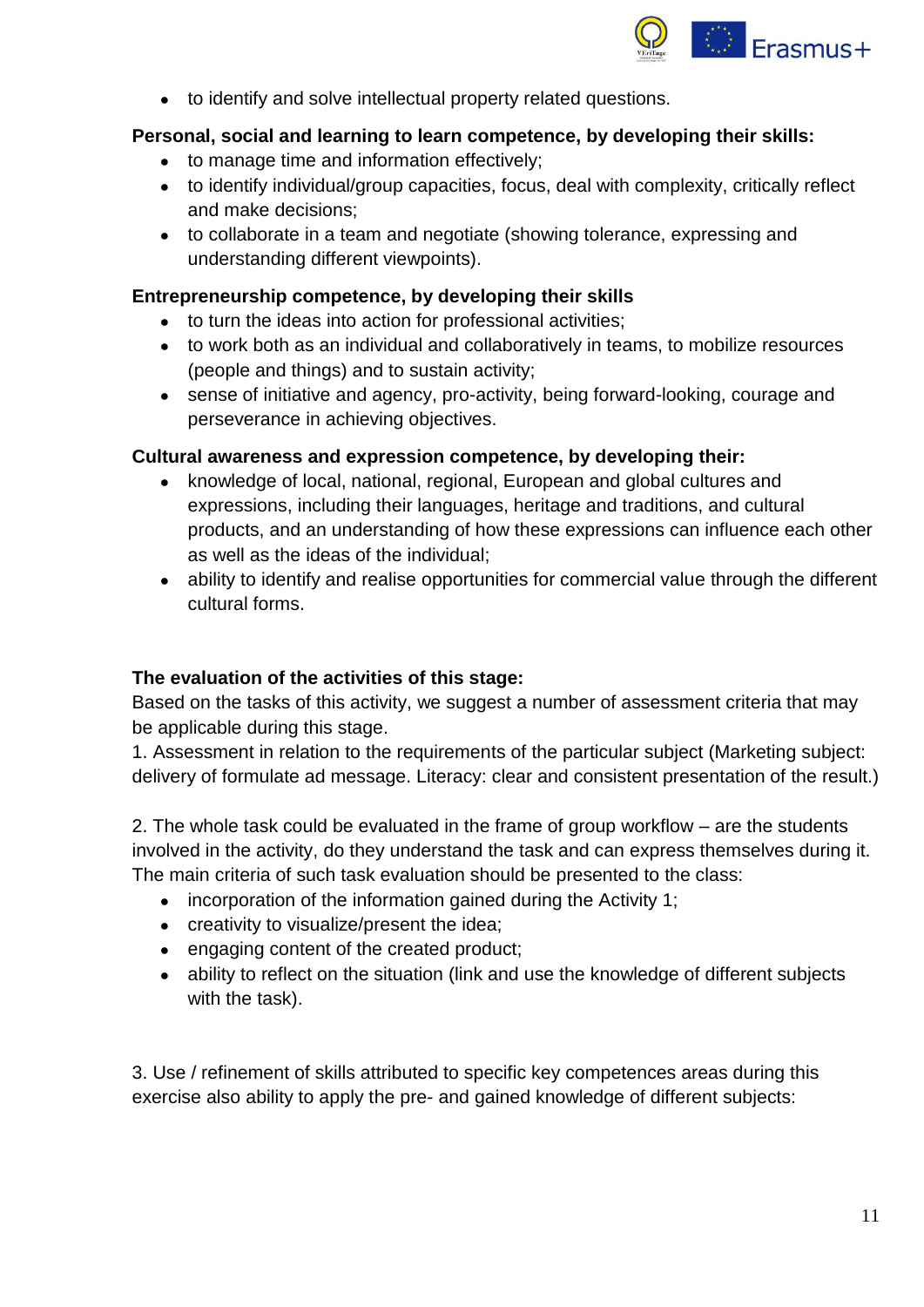

#### **Recommended evaluation of the skills related to the literacy competence/ multilingual competence:**

- knowledge of vocabulary, functional grammar and the functions of language (native and foreign language due to the agreed task);
- formulation and expression of oral and written arguments in a convincing way appropriate to the context.

#### **Recommended evaluation of the skills related to the digital competence:**

- in order to evaluate this competence properly teacher should be aware about the entry level of the students to identify if they used all potential knowledge to create a qualitative digital content due to they capacities and required task;
- the product is created and presented in a creative and proficient way.

#### **Recommended evaluation of the skills related to the personal, social and learning to learn competence:**

- task implementation in time frames;
- effective use of the technical and human resources for the implementation of the task.

#### **Recommended evaluation of the skills related to the entrepreneurship competence:**

● fulfillment of the idea according to its commercial goals.

#### **Recommended evaluation of the skills related to the cultural awareness and expression competence:**

• expressed in integrated knowledge of local, national, regional, European and global cultures and expressions, including their languages, heritage and traditions, and cultural products, and an understanding of how these expressions can influence each other as well as the ideas of the individual.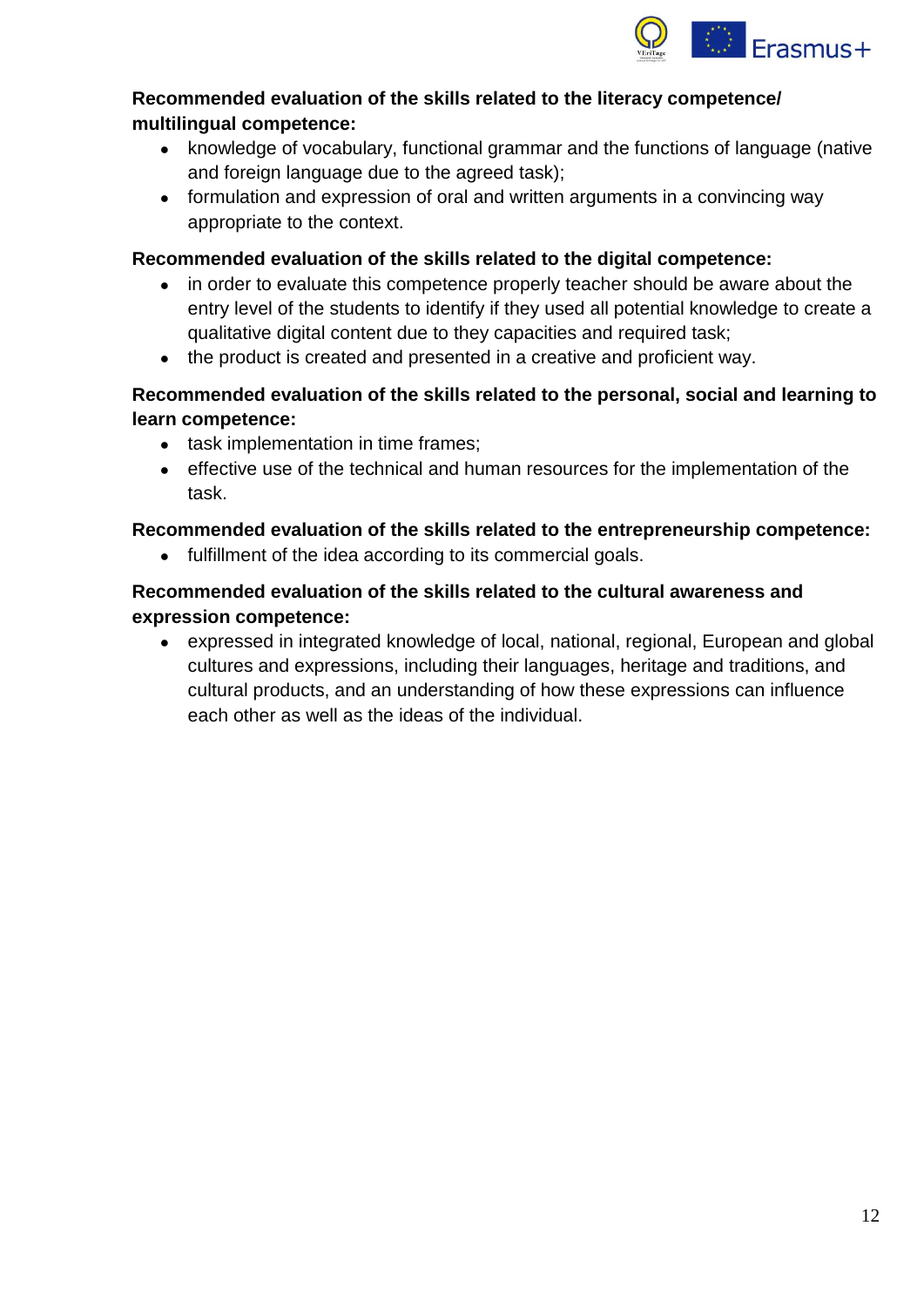

### <span id="page-12-0"></span>**3rd activity "Safety measures during the festivals"**

#### **Resources for the activity implementation.** Computer, projector, notebook

The third part of the exercise is designated to deepen the student's knowledge about the Midsummer festival in the light of safety in the work area. To start the activity the teacher has to present the video to the class: <https://www.youtube.com/watch?v=WifXhVqJvyg>

Video reportage presents the festival related event: the Midsummer bonfire in Slinningsbålet, Ålesund, Norway in 2016 with the height of 47.39 metres. This bonfire was an official Guinness world record until 2019 03 16 (Present record is 60.64 metres), and was achieved by Hofstalder Funkenzunft Lustenau (Austria).

After the video review the following questions should be answered during the class discussion:

- What risks are eliminated by choosing the place of the bonfire?
- Why was this specific construction of the bonfire chosen?
- What knowledge of safety at work must have the builders/ lighters of the bonfire?
- What is the role of the spray of the water on the ground of the bonfire?
- What other traditions of the Midsummer festival requires following the safety requirements?

#### **Recommendations for the teacher:**

Additional individual task for the learners related to the presented video: *"You need to present this info to John from the UK. Help him/her to understand/ solve the issues."*

This activity should help students to develop the knowledge of local, national, regional, European and global cultures and expressions related to Midsummer festival in line with the safety at work requirement also develop these [key competence:](https://eur-lex.europa.eu/legal-content/EN/TXT/?uri=uriserv:OJ.C_.2018.189.01.0001.01.ENG)

#### **Mathematical competence and competence in science, technology, engineering, by developing their skills**

- for both safety and environmental sustainability, in particular as regards scientific and technological progress in relation to oneself, family, community, and global issues;
- in safety management using appropriate technological processes, machines, tools and human efforts.

#### **Personal, social and learning to learn competence, by developing**

- problem-solving attitude to support both the learning process and the individual's ability to handle obstacles and change.
- the desire to apply prior learning and life experiences and the curiosity to look for opportunities to learn and develop in a variety of life contexts.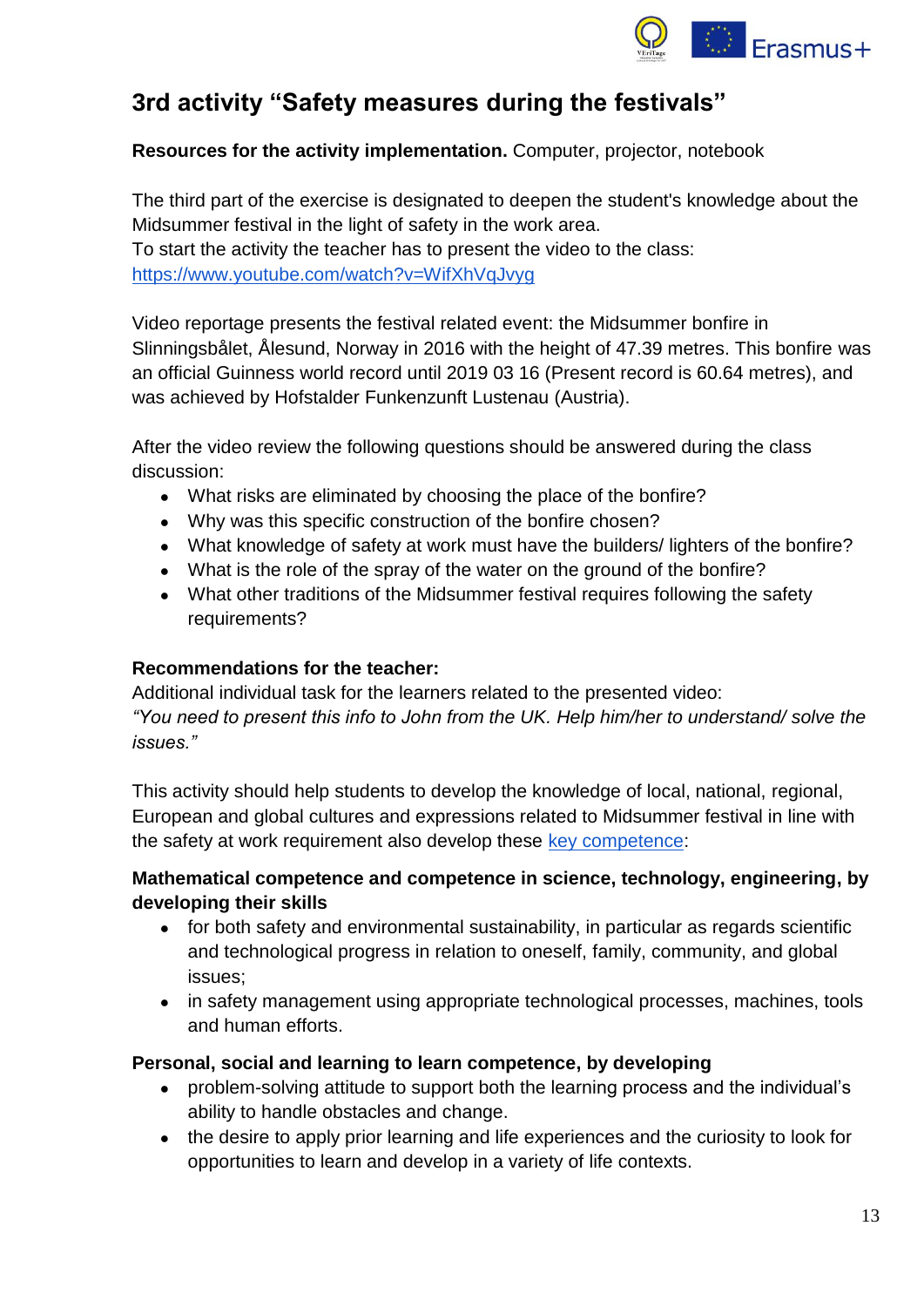

#### **The evaluation of the activities of this stage:**

Based on the tasks of this activity, we suggest 2 possible assessment criteria that may be applicable during this stage.

1. Application of the knowledge on the safety at work area within the subject – Safety at work.

2. Use / refinement of skills attributed to specific key competences areas during this exercise also ability to apply the pre- and gained knowledge of different subjects:

#### **Recommended evaluation of the skills related to the mathematical competence and competence in science, technology, engineering:**

• understanding of general safety at work principles;

#### **Recommended evaluation of the skills related to the personal, social and learning to learn competence**

• ability to apply knowledge of the technological processes, machines, tools and human efforts to solve the concrete problem.